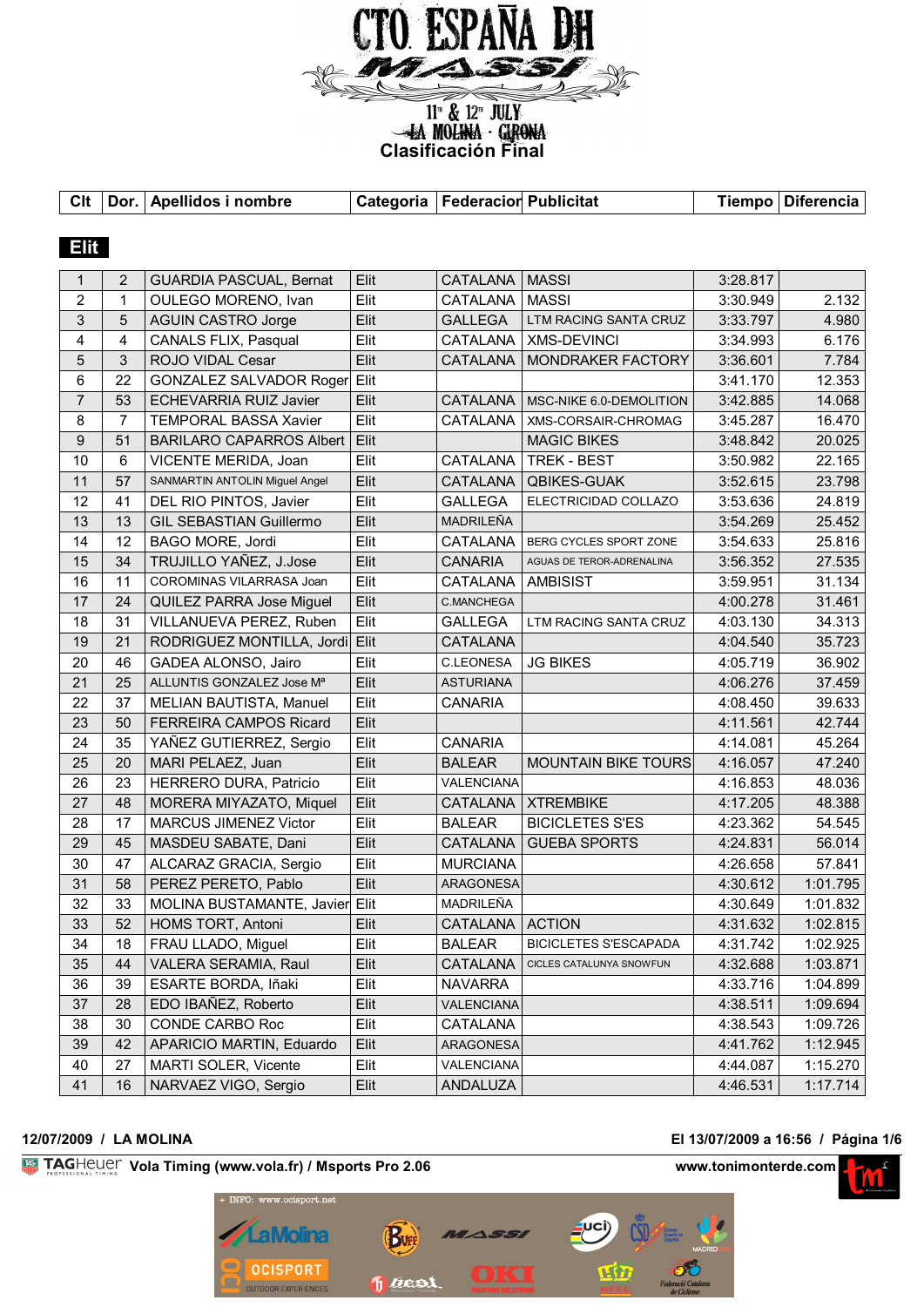### **Clasificación Final**

| Clt | Dor. I | Apellidos i nombre                   | Categoria | <b>Federacior Publicitat</b> |                    | Tiempo    | <b>Diferencia</b> |
|-----|--------|--------------------------------------|-----------|------------------------------|--------------------|-----------|-------------------|
|     |        |                                      |           |                              |                    |           |                   |
| 42  | 36     | SANTANA MIRANDA Jose Heribertol Elit |           | <b>CANARIA</b>               |                    | 4:51.320  | 1:22.503          |
| 43  | 40     | SANTANA RAMOS, Ricardo               | Elit      | <b>CANARIA</b>               |                    | 5:07.105  | 1:38.288          |
| 44  | 14     | ALVAREZ SALGUEIRO Daniel             | Elit      | <b>GALLEGA</b>               | <b>BICI O CON</b>  | 5:17.643  | 1:48.826          |
| 45  | 10     | ORTEGA DE LA RUBIA Jose              | Elit      | ANDALUZA                     | SCOTT-BOS          | 5:36.275  | 2:07.458          |
| 46  | 55     | MARIN BOSCH, Albert                  | Elit      | CATALANA                     |                    | 5:56.475  | 2:27.658          |
| 47  | 26     | PRIDA RODRIGUEZ Fernando             | Elit      | <b>ASTURIANA</b>             | <b>CUETOS BIKE</b> | 6:19.133  | 2:50.316          |
| 48  | 29     | SUAREZ MARTINEZ, Gabriel             | Elit      | <b>GALLEGA</b>               | WWW.BRINCOOS.CO    | 6:56.584  | 3:27.767          |
| 49  | 15     | AGDALI CHOULLI, Rachid               | Elit      | <b>CATALANA</b>              | O.M.BICIS          | 13:00.299 | 9:31.482          |

### **Ausentes**

| 19 | ORDINAS FLORIT, Jaume          | Elit | <b>BALEAR</b>  | BICICLETES S'ESCAPADA |  |
|----|--------------------------------|------|----------------|-----------------------|--|
| 32 | MONTENEGRO IGLESIAS, Jose      | Elit | <b>GALLEGA</b> | LTM RACING SANTA CRUZ |  |
| 38 | RETEGI ETXEBERRIA, Imanol Elit |      | <b>NAVARRA</b> |                       |  |

## **Abandonos**

|  | -INF<br>MAR<br>- 1 M O<br>SIE.<br>70au | Elit | J. |  |  |
|--|----------------------------------------|------|----|--|--|
|  |                                        |      |    |  |  |

## **Femina**

|   | 301 | <b>HERNANDEZ MOLINAS Victoria</b>   | Femina | CATALANA          |                           | 4:23.008 |          |
|---|-----|-------------------------------------|--------|-------------------|---------------------------|----------|----------|
| 2 | 302 | <b>BOSCA BALLESTER, Mireia</b>      | Femina | CATALANA          | LTMRACING-SANTA CRUZ      | 4:43.574 | 20.566   |
|   | 308 | GONZALEZ GONZALEZ-CORROTO Covadonga | Femina | <b>ASTURIANA</b>  | <b>ASTURBIKE GIJON</b>    | 4:55.108 | 32.100   |
| 4 | 303 | SANCHEZ VELIZ, Maria                | Femina | <b>VALENCIANA</b> |                           | 5:06.151 | 43.143   |
|   | 306 | <b>CASTRO SOLA Ruth</b>             | Femina | CATALANA          | <b>OPTIM-INDIAN BIKES</b> | 5:13.886 | 50.878   |
| 6 | 305 | ALSINA DEL CLOT, Anna               | Femina | CATALANA          | VII A BIKF                | 5:37.652 | 1:14.644 |
|   | 307 | DE BARROS SANCHEZ, Ariadna          | Femina | ANDALUZA          |                           | 5:46.096 | 1:23.088 |
| 8 | 304 | <b>CORTES FOLKE Karolina</b>        | Femina | CATAI ANA I       | <b>OPTIM-INDIAN BIKES</b> | 5:51.764 | 1:28.756 |

## **Femina Junior**

|  | 309 | MARTINEZ PEREZ Carmen Rosa | . Femina Junior ' | <b>GALLEGA</b> |  | 5.07641 |  |
|--|-----|----------------------------|-------------------|----------------|--|---------|--|
|--|-----|----------------------------|-------------------|----------------|--|---------|--|

## **Femina Cadet**

## **Sub 23**

|                | 102 | FERREIRO PAJUELO, Antonio      | Sub <sub>23</sub> | <b>GALLEGA</b>    | <b>XMS-DEVINCI</b>             | 3:31.932 |        |
|----------------|-----|--------------------------------|-------------------|-------------------|--------------------------------|----------|--------|
| $\overline{2}$ | 101 | SUGRAÑES MATEU, Arnau          | Sub <sub>23</sub> | CATALANA          | <b>MELIC - BIKES</b>           | 3:40.549 | 8.617  |
| 3              | 104 | SIMO CERVERA, Xavier           | Sub <sub>23</sub> | CATALANA          | ARA LLEIDA - LTM RACING        | 3:41.698 | 9.766  |
| 4              | 103 | VARGAS HERNANDEZ Gabriel Yeray | Sub <sub>23</sub> | <b>CANARIA</b>    | <b>VADEBICIS</b>               | 3:42.033 | 10.101 |
| 5              | 106 | CARBALLO GONZALEZ, Edgar       | Sub <sub>23</sub> | <b>CANARIA</b>    | <b>VADEBICIS</b>               | 3:47.499 | 15.567 |
| 6              | 109 | NAVARRETE PEREA, Moises        | Sub <sub>23</sub> | ANDALUZA          | <b>BIKE STATION-HIPERSTONE</b> | 3:49.574 | 17.642 |
| 7              | 130 | MOLINA CASTILLO, Rafael        | <b>Sub 23</b>     | MADRILEÑA         |                                | 3:56.696 | 24.764 |
| 8              | 110 | CUBERO MARTINEZ, Daniel        | Sub <sub>23</sub> | <b>VALENCIANA</b> |                                | 3:57.486 | 25.554 |
| 9              | 112 | PASCUAL HEREDIA, Ruben         | Sub <sub>23</sub> | ANDALUZA          |                                | 3:58.607 | 26.675 |
| 10             | 122 | OLAÑETA GRIJALBA, Fernando     | Sub <sub>23</sub> | <b>VASCA</b>      |                                | 4:01.809 | 29.877 |
| 11             | 107 | <b>MONTES BARAHONA, Lluis</b>  | Sub <sub>23</sub> | <b>CATALANA</b>   | O.M BICIS                      | 4:01.898 | 29.966 |

### **12/07/2009 / LA MOLINA El 13/07/2009 a 16:56 / Página 2/6**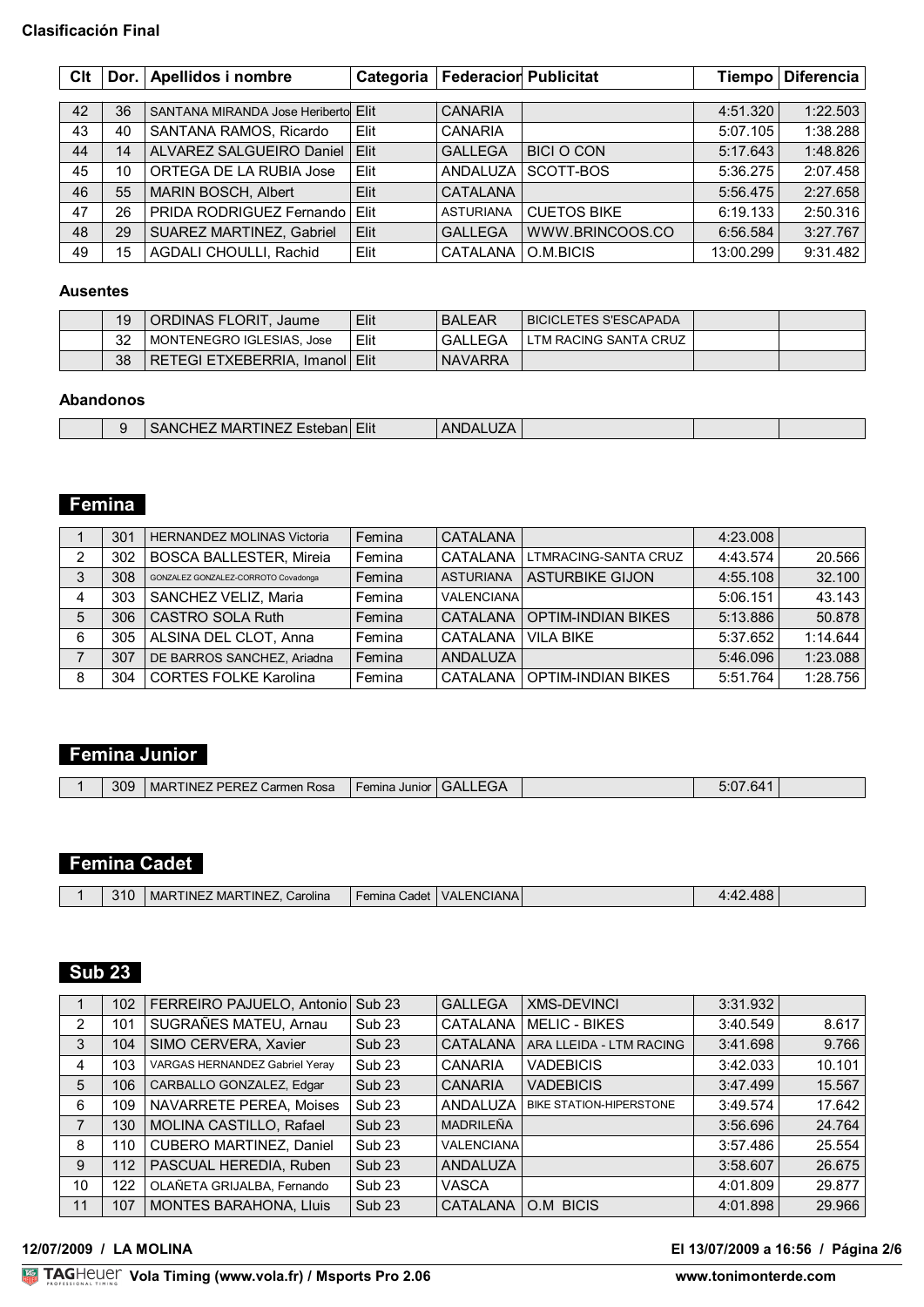| Clt | Dor. $ $ | Apellidos i nombre                | Categoria         | <b>Federacior Publicitat</b> |                                  | <b>Tiempo</b> | <b>Diferencia</b> |
|-----|----------|-----------------------------------|-------------------|------------------------------|----------------------------------|---------------|-------------------|
|     |          |                                   |                   |                              |                                  |               |                   |
| 12  | 134      | AÑON MANTIÑAN, Borja              | <b>Sub 23</b>     | <b>GALLEGA</b>               | <b>RENAULT CAEIRO</b>            | 4:03.256      | 31.324            |
| 13  | 108      | ESCOLA FERRAN, Eduard             | Sub <sub>23</sub> | CATALANA                     | <b>GUEBA SPORTS</b>              | 4:04.577      | 32.645            |
| 14  | 126      | BORGES HERNANDEZ, Alexander       | <b>Sub 23</b>     | <b>CANARIA</b>               | <b>VADEBICIS</b>                 | 4:05.202      | 33.270            |
| 15  | 117      | <b>BLANCO GONZALEZ, Moises</b>    | Sub <sub>23</sub> | <b>CANARIA</b>               | <b>GOFIS BICI-REST ARISTIDES</b> | 4:06.997      | 35.065            |
| 16  | 123      | <b>GARCIA RODRIGUEZ, Efren</b>    | <b>Sub 23</b>     | <b>CANARIA</b>               |                                  | 4:08.446      | 36.514            |
| 17  | 127      | <b>ALMANSA ROSS Christian</b>     | Sub <sub>23</sub> | <b>VALENCIANA</b>            |                                  | 4:13.006      | 41.074            |
| 18  | 139      | CODINA CASAS, Sergi               | <b>Sub 23</b>     | CATALANA                     | FREE BIKE ST. JOAN               | 4:18.398      | 46.466            |
| 19  | 116      | ARROYO FEIXAS, Oscar              | Sub <sub>23</sub> | CATALANA                     | O.M. BICIS                       | 4:18.765      | 46.833            |
| 20  | 136      | <b>RENOM CUADRAS Joan Carles</b>  | <b>Sub 23</b>     | <b>CATALANA</b>              | <b>BTT PREMIA -TRIBIKE</b>       | 4:21.011      | 49.079            |
| 21  | 114      | ALEMANY SUAU, Bernat              | <b>Sub 23</b>     | <b>BALEAR</b>                | <b>CICLOS GOMILA</b>             | 4:24.171      | 52.239            |
| 22  | 140      | DE LA IGLESIA DUERO, Sergi        | <b>Sub 23</b>     | CATALANA                     | TECDAKI - NINETA                 | 4:26.615      | 54.683            |
| 23  | 124      | QUINTANA OJEDA, Hector            | Sub <sub>23</sub> | <b>CANARIA</b>               |                                  | 4:28.614      | 56.682            |
| 24  | 115      | ZUÑIGA MONREAL, Ibai              | <b>Sub 23</b>     | CATALANA                     | O.M.BICIS                        | 4:30.246      | 58.314            |
| 25  | 129      | DIEZ GARCIA, Lucas                | Sub <sub>23</sub> | MADRILEÑA                    |                                  | 4:30.766      | 58.834            |
| 26  | 135      | <b>MARURI GAMERO, Carlos</b>      | <b>Sub 23</b>     | <b>VASCA</b>                 |                                  | 4:37.107      | 1:05.175          |
| 27  | 137      | TORRELA VALVERDE, Cristian        | Sub <sub>23</sub> | CATALANA                     | <b>ACTION</b>                    | 4:38.507      | 1:06.575          |
| 28  | 111      | GOMEZ NUÑEZ, Edgar                | <b>Sub 23</b>     | CATALANA                     | <b>CICLES PAGES</b>              | 4:42.855      | 1:10.923          |
| 29  | 118      | ROJO VILLASANTE, Samuel           | Sub <sub>23</sub> | C.MANCHEGA                   |                                  | 4:48.895      | 1:16.963          |
| 30  | 113      | FONT SALOM, Gabriel               | <b>Sub 23</b>     | <b>BALEAR</b>                | <b>MOUNTAIN BIKE TOURS</b>       | 4:50.396      | 1:18.464          |
| 31  | 121      | <b>BARRAL PRIETO Angel Martin</b> | Sub <sub>23</sub> | <b>GALLEGA</b>               | LTM RACING SANTA CRUZ            | 4:58.168      | 1:26.236          |
| 32  | 133      | BUENO CASANOVAS, Gonzalo          | <b>Sub 23</b>     | <b>CATALANA</b>              | <b>TIRITA RIDERS</b>             | 5:03.595      | 1:31.663          |
| 33  | 128      | GATNAU ALVAREZ, Daniel            | Sub <sub>23</sub> | MADRILEÑA                    |                                  | 5:58.540      | 2:26.608          |

## **Ausentes**

| 120 | GONZALEZ ALMEIDA. Ricardol Sub 23     |                   | <b>ASTURIANA</b> | <b>NAVA 2000</b> |  |
|-----|---------------------------------------|-------------------|------------------|------------------|--|
| 138 | <b>FORRAMILANS LLINARES, Francesc</b> | Sub <sub>23</sub> | _ANA_<br>CATAL   | TREMBIKE         |  |

## **Abandonos**

| 25 | 'JANC<br>ΔI<br>⊧MAN :<br>Daniel<br>--<br>$\sim$ | $\sim$<br>Sub 23 | л.<br>$\mathbf{u}$ |  |  |
|----|-------------------------------------------------|------------------|--------------------|--|--|

# **Junior**

| 1              | 152 | GUIJARRO VILLACIEROS, Javier     | Junior |                   | <b>VALENCIANA XMS RACING IMPORTS</b> | 3:40.555 |        |
|----------------|-----|----------------------------------|--------|-------------------|--------------------------------------|----------|--------|
| $\overline{2}$ | 151 | <b>GARAY TAMAYO, lago</b>        | Junior | <b>MADRILEÑA</b>  |                                      | 3:40.951 | 0.396  |
| 3              | 169 | ROMERO PERICH, Pol               | Junior | <b>CATALANA</b>   |                                      | 3:50.655 | 10.100 |
| 4              | 163 | VILABOA SIMOES, Francisco        | Junior | <b>GALLEGA</b>    | MASSI - RP3                          | 3:50.889 | 10.334 |
| 5              | 155 | AGUILO PITA, Adrià               | Junior | <b>CATALANA</b>   | 5 SECONDS                            | 3:51.073 | 10.518 |
| 6              | 156 | COSTA CARDONA, Vicent            | Junior | <b>BALEAR</b>     | <b>BULL BIKES</b>                    | 3:58.690 | 18.135 |
| $\overline{7}$ | 184 | PALACIOS HINOJOSA, Alvaro        | Junior | <b>MADRILEÑA</b>  |                                      | 4:03.796 | 23.241 |
| 8              | 159 | ALEMANY SUAU, Nicolau            | Junior | <b>BALEAR</b>     | <b>CICLOS GOMILA</b>                 | 4:03.996 | 23.441 |
| 9              | 154 | ALVAREZ CARRASCO, Borja          | Junior | <b>CATALANA</b>   | <b>GUAK-EL CORREDOR</b>              | 4:06.314 | 25.759 |
| 10             | 158 | <b>BAILON MONTESINOS, Sergio</b> | Junior | CATALANA          | <b>BTT PREMIA-TRIBIKE</b>            | 4:08.737 | 28.182 |
| 11             | 160 | FERNANDEZ GARCIA, Marco          | Junior | <b>ANDALUZA</b>   | <b>MOTRIL - SIERRA NEVADA</b>        | 4:09.989 | 29.434 |
| 12             | 188 | <b>GRACIA GOMEZ, Adria</b>       | Junior | CATALANA          | <b>BICIS.CAT</b>                     | 4:11.619 | 31.064 |
| 13             | 180 | RODRIGUEZ PADILLA Airan Nauzet   | Junior | <b>CANARIA</b>    | <b>AGUAS DE TEROR</b>                | 4:12.248 | 31.693 |
| 14             | 153 | ETXEBARRIA ETXEBARRIA, Iraitz    | Junior | <b>VASCA</b>      | LA BICICLETA-CONSULTEC               | 4:12.942 | 32.387 |
| 15             | 161 | REAL CAPELL, Josep Ma            | Junior | <b>CATALANA</b>   | <b>CALUCHO</b>                       | 4:17.337 | 36.782 |
| 16             | 173 | PEREZ GONZALEZ, Pablo            | Junior | <b>ASTURIANA</b>  | <b>CENTENO C2C</b>                   | 4:19.283 | 38.728 |
| 17             | 157 | FERNANDEZ LATORRE, Andres        | Junior | <b>VALENCIANA</b> |                                      | 4:21.594 | 41.039 |
| 18             | 183 | VACAS DE LA PEÑA, Daniel         | Junior | MADRILEÑA         |                                      | 4:23.427 | 42.872 |
| 19             | 179 | <b>SUAREZ SANTANA Ayrton</b>     | Junior | <b>CANARIA</b>    |                                      | 4:29.428 | 48.873 |
| 20             | 187 | FERNANDEZ-M KORTAZAR, Txema      | Junior | <b>VASCA</b>      | LA BICICLETA-CONSULTEC               | 4:31.023 | 50.468 |
| 21             | 185 | ALVAREZ IVORRA, Carlos           | Junior | MADRILEÑA         |                                      | 4:31.093 | 50.538 |

### <u>Volanda Volanda est</u> **12/07/2009 / LA MOLINA El 13/07/2009 a 16:56 / Página 3/6**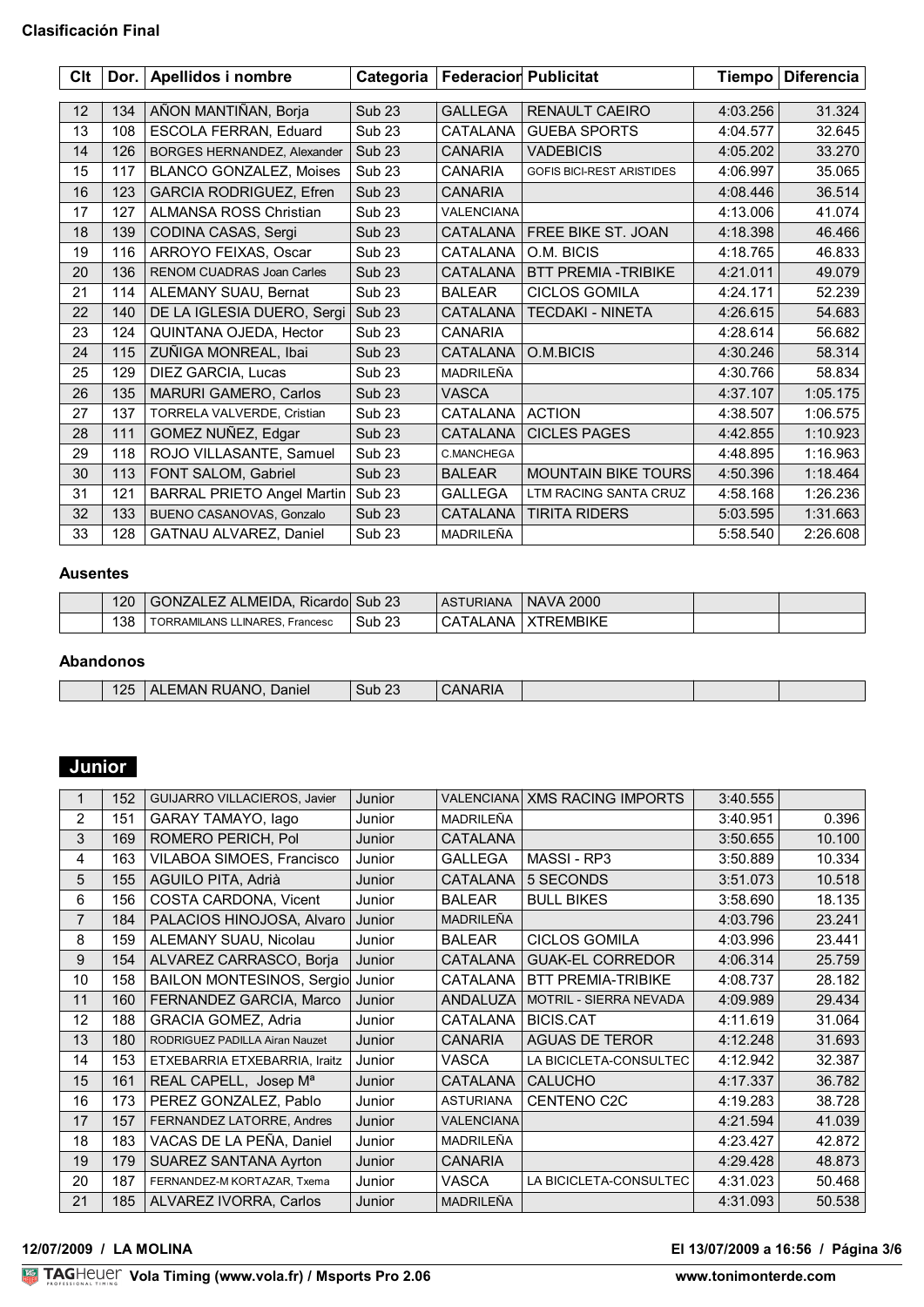### **Clasificación Final**

| Clt |     | Dor.   Apellidos i nombre  | Categoria | <b>Federacior Publicitat</b> |                             | <b>Tiempo</b> | <b>Diferencia</b> |
|-----|-----|----------------------------|-----------|------------------------------|-----------------------------|---------------|-------------------|
|     |     |                            |           |                              |                             |               |                   |
| 22  | 190 | ESTEVE ALVAREZ, Ruben      | Junior    | CATALANA                     |                             | 4:35.757      | 55.202            |
| 23  | 162 | SOPENA LAITA, Miquel       | Junior    | CATALANA                     | <b>CALUCHO</b>              | 4:35.998      | 55.443            |
| 24  | 172 | GALLEGO LOPEZ Jose Enrique | Junior    | C.MANCHEGA                   |                             | 4:37.139      | 56.584            |
| 25  | 186 | PELEGRI CASTRO, Gerard     | Junior    | CATALANA                     | <b>GAS-OIL - ARA LLEIDA</b> | 4:39.025      | 58.470            |
| 26  | 170 | SANGRA LLUCH, Sergi        | Junior    | <b>CATALANA</b>              | <b>ROCABIKES</b>            | 4:43.939      | 1:03.384          |
| 27  | 168 | RAMON BOLEDA, Alex         | Junior    | <b>CATALANA</b>              |                             | 4:59.828      | 1:19.273          |
| 28  | 182 | COLL GILABERT, Javier      | Junior    | <b>VALENCIANA</b>            |                             | 5:07.079      | 1:26.524          |
| 29  | 166 | FONTOVA PEREZ, Alberto     | Junior    | CATALANA                     | BIKE HOUSE-TOMAS DOMINGO    | 5:13.232      | 1:32.677          |
| 30  | 175 | <b>OTERO SANTAYA, Eloy</b> | Junior    | <b>GALLEGA</b>               | LTM RACING SANTA CRUZ       | 6:20.533      | 2:39.978          |
| 31  | 176 | PORTILLO LOPEZ, Eric       | Junior    | <b>VASCA</b>                 | LA BICICLETA-CONSULTEC      | 11:05.846     | 7:25.291          |
| 32  | 177 | CARO MIGUELEZ, Unai        | Junior    | <b>VASCA</b>                 |                             | 19:33.525     | 15:52.970         |

### **Abandonos**

| $\sqrt{4}$      | Miguel <sup>1</sup><br>RODRIGUEZ.<br>O RC<br>JUERV⊡ | Junior | ASTURIANA | SANTI PEREZ-AYUNTAMIENTO DE GR |  |
|-----------------|-----------------------------------------------------|--------|-----------|--------------------------------|--|
| 18 <sup>′</sup> | Daniel<br>JIMENE.<br>ושנ                            | Junior | CANARIA   |                                |  |

## **Cadet**

| $\mathbf{1}$   | 316 | PEREZ BERNAD, Mario            | Cadet | <b>VALENCIANA</b> |                              | 3:57.983 |          |
|----------------|-----|--------------------------------|-------|-------------------|------------------------------|----------|----------|
| $\overline{2}$ | 329 | PEREZ GONZALEZ Victor Fabian   | Cadet | <b>CANARIA</b>    | <b>VADEBICIS</b>             | 4:01.010 | 3.027    |
| 3              | 317 | PASCUAL HEREDIA Juan Antonio   | Cadet | <b>ANDALUZA</b>   |                              | 4:04.799 | 6.816    |
| 4              | 339 | GALVAN GONZALEZ, Javi          | Cadet | <b>CATALANA</b>   | <b>MAXI BIKE</b>             | 4:05.885 | 7.902    |
| 5              | 322 | ANAYA CARMONA, Jonathan        | Cadet | CATALANA          | <b>BTT PREMIA/TRIBIKE</b>    | 4:05.961 | 7.978    |
| 6              | 326 | JUNYENT TRASERRA, Jordi        | Cadet | <b>CATALANA</b>   |                              | 4:09.230 | 11.247   |
| $\overline{7}$ | 344 | <b>GARCIA VIDAL, Jorge</b>     | Cadet | <b>VALENCIANA</b> |                              | 4:14.880 | 16.897   |
| 8              | 319 | <b>BADIA BOSCH, Roc</b>        | Cadet | CATALANA          |                              | 4:15.265 | 17.282   |
| 9              | 318 | FERRER ROSILLO, German         | Cadet | <b>ANDALUZA</b>   |                              | 4:15.539 | 17.556   |
| 10             | 337 | FONTAN OMIL Francisco Javier   | Cadet | <b>GALLEGA</b>    | T.B. TRANSPORTE              | 4:17.972 | 19.989   |
| 11             | 320 | RIZO ALBERO, Jordi             | Cadet | <b>VALENCIANA</b> |                              | 4:18.519 | 20.536   |
| 12             | 327 | RIERA CARDONA, Jordi           | Cadet | <b>BALEAR</b>     | <b>MALIBU-SPECIALI</b>       | 4:24.936 | 26.953   |
| 13             | 324 | ARBOLEYA RODRIGUEZ, Ruben      | Cadet | <b>ASTURIANA</b>  | <b>NAVA 2000</b>             | 4:32.824 | 34.841   |
| 14             | 342 | JORBA PRATS, Guillem           | Cadet | CATALANA          | O.M BICIS                    | 4:33.817 | 35.834   |
| 15             | 332 | ROCAMORA SOTO, Victor          | Cadet | <b>VALENCIANA</b> |                              | 4:34.796 | 36.813   |
| 16             | 331 | <b>TORRES BONAFE, Cristian</b> | Cadet | <b>BALEAR</b>     | MALIBU-SPECIALIZED           | 4:42.698 | 44.715   |
| 17             | 323 | MELENDI MANCEBO, Gonzalo       | Cadet | <b>ASTURIANA</b>  | <b>CENTENO C2C</b>           | 4:43.172 | 45.189   |
| 18             | 325 | <b>MARTIN CRUZ Pablo</b>       | Cadet | <b>ASTURIANA</b>  |                              | 4:46.344 | 48.361   |
| 19             | 335 | <b>TENA FARRE, Aleix</b>       | Cadet | <b>CATALANA</b>   | <b>GAS-OIL - ARA LLLEIDA</b> | 4:49.952 | 51.969   |
| 20             | 341 | DAHL GALVEZ, Albert            | Cadet | <b>CATALANA</b>   |                              | 4:53.152 | 55.169   |
| 21             | 338 | COS LORO, Ricard               | Cadet | CATALANA          | <b>MAXI BIKE</b>             | 4:54.793 | 56.810   |
| 22             | 343 | <b>GARCIA AGUILERA, Oriol</b>  | Cadet | CATALANA          | O.M. BICIS                   | 4:57.671 | 59.688   |
| 23             | 321 | CARMONA LOBATO, Ivan           | Cadet | <b>CATALANA</b>   | LA POMA GUAK                 | 5:01.236 | 1:03.253 |
| 24             | 333 | DIEZ GARCIA, Marcos            | Cadet | MADRILEÑA         |                              | 5:19.873 | 1:21.890 |
| 25             | 330 | LOPEZ JIMENEZ, Ivan            | Cadet | <b>CANARIA</b>    |                              | 5:26.397 | 1:28.414 |
| 26             | 334 | JIMENEZ MORALEDA, Alvaro       | Cadet | MADRILEÑA         |                              | 5:35.913 | 1:37.930 |
| 27             | 336 | <b>VIDAL ROSELLO Eric</b>      | Cadet | <b>CATALANA</b>   | GAS-OIL, ARA LLEIDA          | 5:43.623 | 1:45.640 |

## **Senior**

| 80 | SANCHEZ MARIN, David           | Senior | <b>VALENCIANA</b> |        | 4:02.172 |        |
|----|--------------------------------|--------|-------------------|--------|----------|--------|
| 56 | <b>GARCIA VAN EST, Quetzal</b> | Senior | <b>CATALANA</b>   | ACTION | 4:16.949 | 14.777 |
| 54 | MARTORELL MONTSANT Andreu      | Senior | <b>CATALANA</b>   |        | 4:26.736 | 24.564 |

**12/07/2009 / LA MOLINA El 13/07/2009 a 16:56 / Página 4/6**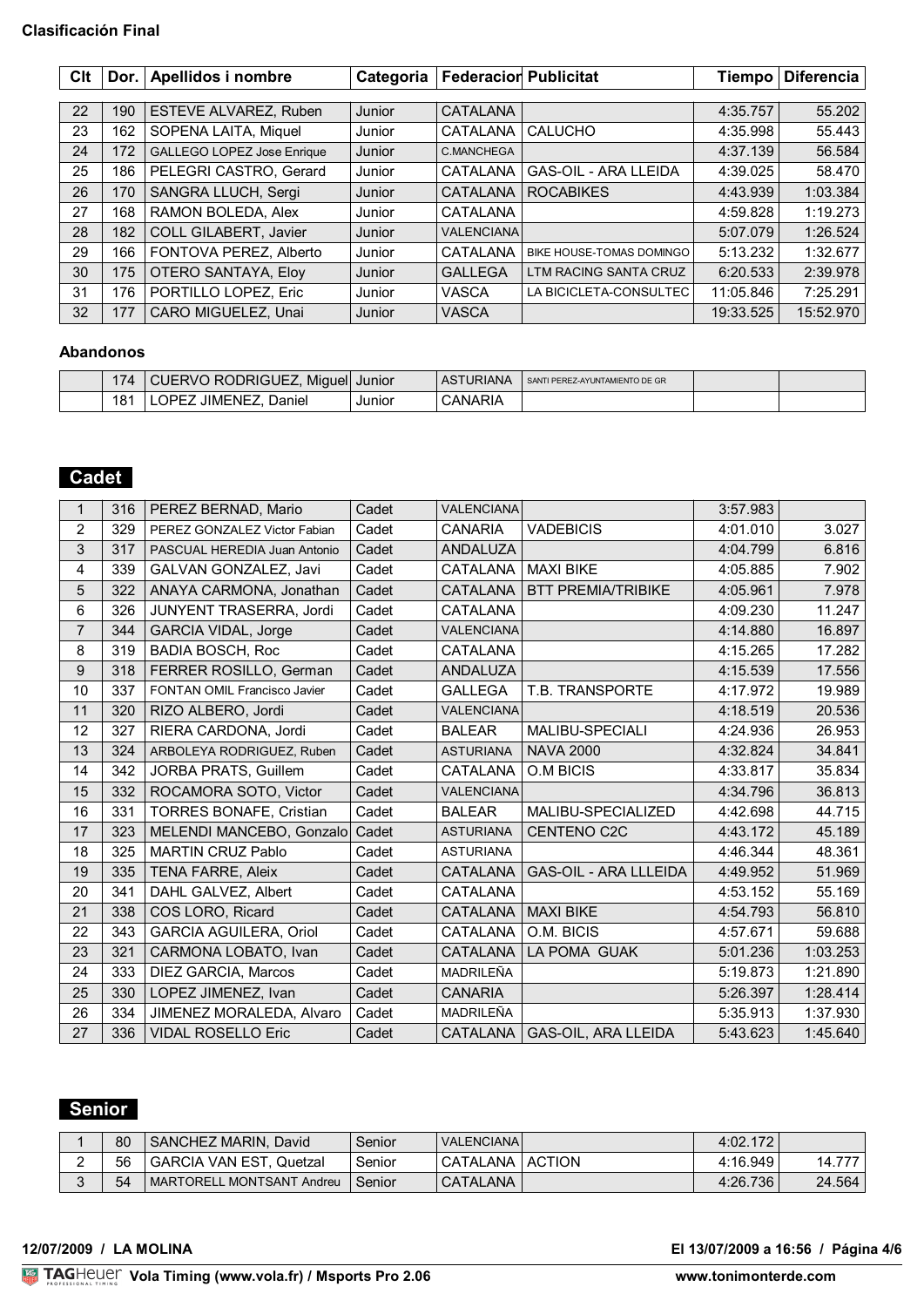|  |  |  | Cit Dor. Apellidos i nombre |  | Categoria   Federacior Publicitat |  |  | Tiempo ∣ Diferencia ⊦ |
|--|--|--|-----------------------------|--|-----------------------------------|--|--|-----------------------|
|--|--|--|-----------------------------|--|-----------------------------------|--|--|-----------------------|

## **Abandonos**

| 40<br>т. | Carlos | $\sim$<br>ienior | -NC<br><b>VAI</b><br>JIANA |  |  |
|----------|--------|------------------|----------------------------|--|--|
|          |        |                  |                            |  |  |

# **Master 30**

| 1                       | 220 | MISSER VILASECA, Pau             | Master 30 | CATALANA          | <b>GUAK</b>                    | 3:30.588 |          |
|-------------------------|-----|----------------------------------|-----------|-------------------|--------------------------------|----------|----------|
| $\overline{c}$          | 221 | MISSER VILASECA, Tomas           | Master 30 | CATALANA          | <b>GUAK</b>                    | 3:34.750 | 4.162    |
| $\sqrt{3}$              | 229 | SANCHEZ SALMINEN, Himar          | Master 30 | <b>CANARIA</b>    |                                | 3:45.965 | 15.377   |
| $\overline{\mathbf{4}}$ | 237 | <b>GARCIA JIMENEZ Fco Javier</b> | Master 30 | ANDALUZA          | <b>BIKE STATION-HIPERSTONE</b> | 3:51.377 | 20.789   |
| 5                       | 215 | <b>BARCONS GONZALEZ, Carles</b>  | Master 30 | CATALANA          | <b>MSC BIKES</b>               | 3:52.750 | 22.162   |
| 6                       | 236 | BELIO BERTOMEU, David            | Master 30 | CATALANA          | <b>RAVET BIKE</b>              | 3:55.217 | 24.629   |
| $\overline{7}$          | 202 | GASCH GALINDO, Hector            | Master 30 | VALENCIANA        |                                | 3:57.257 | 26.669   |
| 8                       | 234 | <b>VERDIA VERDIA Jose Manuel</b> | Master 30 | <b>GALLEGA</b>    | <b>BICI O CON</b>              | 3:58.284 | 27.696   |
| 9                       | 201 | GARCIA GARRIDO, Juan-Ignacio     | Master 30 | VALENCIANA        |                                | 3:58.327 | 27.739   |
| 10                      | 213 | SANTONJA CARDONA, Enrique        | Master 30 | VALENCIANA        |                                | 3:58.977 | 28.389   |
| 11                      | 211 | SALVADOR HENNEGUET, David        | Master 30 | VALENCIANA        |                                | 4:00.257 | 29.669   |
| 12                      | 248 | LLORENS SALAMO Iban              | Master 30 | CATALANA          | MOTOBIKE GILI-CERESPORT        | 4:00.844 | 30.256   |
| 13                      | 205 | GIMENEZ COLL, Iban               | Master 30 | CATALANA          | <b>BTT FORALLAC</b>            | 4:01.242 | 30.654   |
| 14                      | 206 | MOLINA BUSTAMANTE Luis Miguel    | Master 30 | MADRILEÑA         |                                | 4:02.055 | 31.467   |
| 15                      | 235 | VILA REYES Ivan                  | Master 30 | CATALANA          | <b>RAVET BIKE</b>              | 4:03.853 | 33.265   |
| 16                      | 233 | SERRA BONAL, Lluis               | Master 30 | CATALANA          | <b>XTREMBIKE</b>               | 4:05.667 | 35.079   |
| 17                      | 225 | CAMPIÑO PELAEZ Antoni            | Master 30 |                   |                                | 4:08.412 | 37.824   |
| 18                      | 214 | <b>BALAGUER NACHER Rafael</b>    | Master 30 | VALENCIANA        |                                | 4:09.109 | 38.521   |
| 19                      | 216 | VALLINA MOLERO Ignacio Javier    | Master 30 | CATALANA          | <b>CALUCHO</b>                 | 4:15.791 | 45.203   |
| 20                      | 208 | PEREZ SERRA, Raul                | Master 30 | VALENCIANA        |                                | 4:17.023 | 46.435   |
| 21                      | 223 | COMINO DEL HOYO Ismael           | Master 30 | <b>C.MANCHEGA</b> |                                | 4:22.298 | 51.710   |
| 22                      | 249 | HUERTA GALINDO Fco Jose          | Master 30 | ARAGONESA         |                                | 4:23.514 | 52.926   |
| 23                      | 250 | CABALLERO JULIAN, Alex           | Master 30 | CATALANA          | FREE BIKE ST. JOAN             | 4:23.657 | 53.069   |
| 24                      | 231 | MARTIN BLANCOS, Fernando         | Master 30 | ARAGONESA         |                                | 4:24.706 | 54.118   |
| 25                      | 230 | OJEDA ALARCON Jose Ramon         | Master 30 | VALENCIANA        |                                | 4:25.394 | 54.806   |
| 26                      | 226 | CYPHELLY BENITEZ, Manuel         | Master 30 | <b>CANARIA</b>    |                                | 4:26.618 | 56.030   |
| 27                      | 203 | RIERA ROIG, Melchor              | Master 30 | <b>BALEAR</b>     | <b>MOUNTAIN BIKE TOURS</b>     | 4:26.843 | 56.255   |
| 28                      | 243 | PADILLA ORTIZ, Xavier            | Master 30 | CATALANA          | O.M BICIS                      | 4:28.185 | 57.597   |
| 29                      | 222 | ARMAS LERENA, Oscar              | Master 30 | <b>RIOJANA</b>    |                                | 4:34.395 | 1:03.807 |
| 30                      | 212 | CENTENO DEBEN, David             | Master 30 | VALENCIANA        |                                | 4:34.647 | 1:04.059 |
| 31                      | 239 | MALAGON LOPEZ, David             | Master 30 | <b>CATALANA</b>   | <b>XTREMBIKE</b>               | 4:35.511 | 1:04.923 |
| 32                      | 244 | ARIAS GIMENEZ, Toni              | Master 30 | CATALANA          | FREE BIKE ST. JOAN             | 4:35.536 | 1:04.948 |
| 33                      | 207 | <b>ANDRES RUBIO Jose Luis</b>    | Master 30 | VALENCIANA        |                                | 4:40.789 | 1:10.201 |
| 34                      | 238 | EGEA SANCHO, Luis                | Master 30 | <b>MURCIANA</b>   |                                | 4:41.660 | 1:11.072 |
| 35                      | 209 | CAVERO POZUELO, Carlos           | Master 30 | VALENCIANA        |                                | 4:46.497 | 1:15.909 |
| 36                      | 219 | VILLAR REMUIÑAN Ivan             | Master 30 | <b>ASTURIANA</b>  |                                | 4:54.993 | 1:24.405 |
| 37                      | 204 | AZNAR SABATER, Angel             | Master 30 | CATALANA          | <b>BTT FORALLAC</b>            | 4:57.822 | 1:27.234 |
| 38                      | 245 | HERNANDEZ REQUENA, Manuel        | Master 30 | CATALANA          | FREE BIKE ST. JOAN             | 4:59.699 | 1:29.111 |
| 39                      | 247 | <b>ESTEVE RIUS, Antonio</b>      | Master 30 | CATALANA          | <b>PROBIKE</b>                 | 5:08.838 | 1:38.250 |
| 40                      | 241 | FONT BASTE, Jaume                | Master 30 | CATALANA          | <b>ACTION</b>                  | 5:15.987 | 1:45.399 |
| 41                      | 218 | SANCHEZ BLANCO, Javier           | Master 30 | <b>ASTURIANA</b>  | <b>ASTURBIKE GIJON</b>         | 5:21.021 | 1:50.433 |
| 42                      | 217 | VILLA SOLARES, Arsenio           | Master 30 | <b>ASTURIANA</b>  | <b>NAVA 2000</b>               | 5:32.842 | 2:02.254 |
| 43                      | 224 | MARIN GUARDIA Pablo              | Master 30 |                   |                                | 6:02.331 | 2:31.743 |
| 44                      | 232 | <b>GARCIA CAPO, Emilio</b>       | Master 30 | MADRILEÑA         |                                | 6:08.027 | 2:37.439 |
| 45                      | 210 | VALLADARES BERTOL, Santiago      | Master 30 | VALENCIANA        |                                | 6:28.182 | 2:57.594 |
| 46                      | 227 | TELLETXEA ETXEBERRIA, Xabier     | Master 30 | <b>NAVARRA</b>    |                                | 7:00.385 | 3:29.797 |
| 47                      | 240 | ACOSTA SEGOVIA, Ivan             | Master 30 | CATALANA          | <b>BIKE TANDEM</b>             | 7:36.036 | 4:05.448 |
| 48                      | 242 | RIVAS GUTIERREZ, Manuel          | Master 30 | CATALANA          |                                | 9:19.442 | 5:48.854 |

### <u>Volanda Volanda est</u> **12/07/2009 / LA MOLINA El 13/07/2009 a 16:56 / Página 5/6**